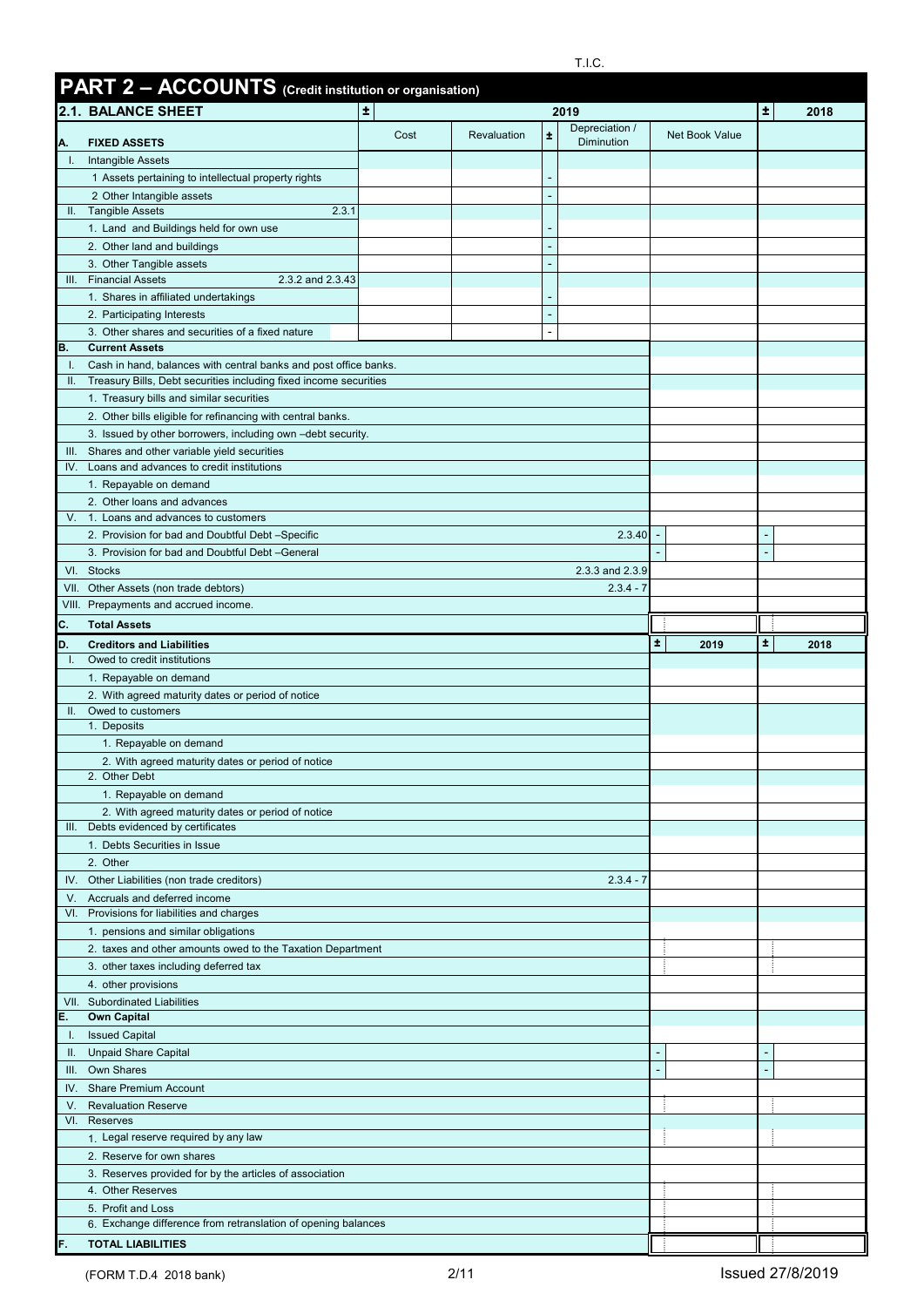|      |                                                                                                                                              | T.I.C. |      |    |      |
|------|----------------------------------------------------------------------------------------------------------------------------------------------|--------|------|----|------|
| 2.2. | <b>PROFIT AND LOSS</b><br><b>NOTE</b>                                                                                                        | ÷      | 2019 | ÷. | 2018 |
|      | $\#$<br>a) Interest receivable                                                                                                               |        |      |    |      |
|      | b) Commissions and other charges receivable                                                                                                  |        |      |    |      |
|      | c) Income from securities                                                                                                                    |        |      |    |      |
|      | 1. Income from fixed income securities                                                                                                       |        |      |    |      |
|      | 2. Income from shares and other variable yield securities                                                                                    |        |      |    |      |
|      | 3. Income from participations                                                                                                                |        |      |    |      |
|      | 4. Income from shares in affiliated undertakings                                                                                             |        |      |    |      |
|      | a) interest Payable                                                                                                                          |        |      |    |      |
|      | b) Commissions and other charges payable                                                                                                     |        |      |    |      |
| 3    | Net profit $(+)$ / net loss $(-)$ on financial operations                                                                                    |        |      |    |      |
|      |                                                                                                                                              |        |      |    |      |
|      | Dividends receivable (gross)<br>$\overline{2}$ Unrealised<br>Income (+) / Loss (-) from trading in foreign currency<br><sup>1</sup> Realised |        |      |    |      |
|      |                                                                                                                                              |        |      |    |      |
|      | Expenses relating to financial instruments                                                                                                   |        |      |    |      |
|      | Depreciation<br>Gross<br>Property expenses<br>Rents                                                                                          |        |      |    |      |
|      | 2.3.10                                                                                                                                       |        |      |    |      |
| 8    | Gross royalties (IP)                                                                                                                         |        |      |    |      |
| 9    | Share of profit (+) or loss (-) from partnership or undertaking.<br>2.3.11                                                                   |        |      |    |      |
| 10   | Other operating income (including derivatives)                                                                                               |        |      |    |      |
| 11   | Other income (including extraordinary items)                                                                                                 |        |      |    |      |
| 12   | <b>Total Income</b><br>(Add lines 2.2.3 to 2.2.11 in the relevant year)                                                                      |        |      |    |      |
|      | General administrative expenses:                                                                                                             |        |      |    |      |
| 13   | Salaries and staff costs<br>2.3.12                                                                                                           |        |      |    |      |
| 14   | Travelling - local                                                                                                                           |        |      |    |      |
| 15   | Travelling - overseas                                                                                                                        |        |      |    |      |
| 16   | <b>Motor Vehicle</b>                                                                                                                         |        |      |    |      |
| 17   | Repair and Maintenance except for building renovations (see 2.2.35 below)                                                                    |        |      |    |      |
| 18   | Rents and leases<br>2.3.18                                                                                                                   |        |      |    |      |
| 19   | Subscriptions and donations                                                                                                                  |        |      |    |      |
| 20   | Entertainment of any kind                                                                                                                    |        |      |    |      |
| 21   | Depreciation /Amortisation of intelectual property                                                                                           |        |      |    |      |
| 22   | Lease Depreciation                                                                                                                           |        |      |    |      |
| 23   | <b>Other Depreciation</b>                                                                                                                    |        |      |    |      |
| 24   | Accounting, auditing and legal                                                                                                               |        |      |    |      |
| 25   | Other administrative expenses                                                                                                                |        |      |    |      |
| 26   | 2.3.40<br>Bad Debts - specific                                                                                                               |        |      |    |      |
| 27   | Bad Debts - general                                                                                                                          |        |      |    |      |
| 28   | Other expenses (including extraordinary items)                                                                                               |        |      |    |      |
|      | 2.3.42                                                                                                                                       |        |      |    |      |
| 29   | Profit / loss from the disposal /revaluation of fixed assets                                                                                 |        |      |    |      |
| 30   | Research and development costs/expenses                                                                                                      |        |      |    |      |
| 31   | Profit / loss from the disposal or revaluation of investments                                                                                |        |      |    |      |
| 32   | Expenses relating to Intelectual Property rights                                                                                             |        |      |    |      |
| 33   | Other currency trading differences                                                                                                           |        |      |    |      |
| 34   | Goodwill of properties acquired                                                                                                              |        |      |    |      |
| 35   | <b>Building renovation costs</b>                                                                                                             |        |      |    |      |
| 36   | Net surplus $(+)$ / deficit $(-)$ of cashiers / tellers                                                                                      |        |      |    |      |
| 37   | Net Profit (+) / loss (-) from operations<br>(2.2.12 less (total of lines 2.2.13 to 2.2.36))                                                 |        |      |    |      |
| 38   | Tax on profit or loss from ordinary activities, current and previous years.                                                                  |        |      |    |      |
| 39   | A) Defence Contribution                                                                                                                      |        |      |    |      |
|      | B) Other taxes (including deferred tax and overseas tax)                                                                                     |        |      |    |      |
| 40   | Profit (+) / loss (-) for year<br>(Add lines 2.2.37 to 2.2.39.B)                                                                             |        |      |    |      |
| 41   | Transfer to legal reserve required by any law                                                                                                |        |      |    |      |
| 42   | Profit (+) / Loss (-) after the transfer to legal reserve required by any law.<br>$(2.2.40$ less $2.2.41)$                                   |        |      |    |      |
|      | PROFIT AND LOSS                                                                                                                              | ±.     | 2019 | ±. | 2018 |
| 43   | Balance at beginning of year<br>2.1.E.VI.5.2015                                                                                              |        |      |    |      |
| 44   | Dividends paid / proposed during the year<br>2.3.14                                                                                          |        |      |    |      |
| 45   | Transfer to other reserves / write off to reserves from the profit/loss of the year / SDC deemed distribution                                |        |      |    |      |
| 46   | Transfer to other reserves / write off to reserves from the profit/loss of the year                                                          |        |      |    |      |
| 47   | 2.1.E.VI.5.2016<br>Balance at end of year                                                                                                    |        |      |    |      |